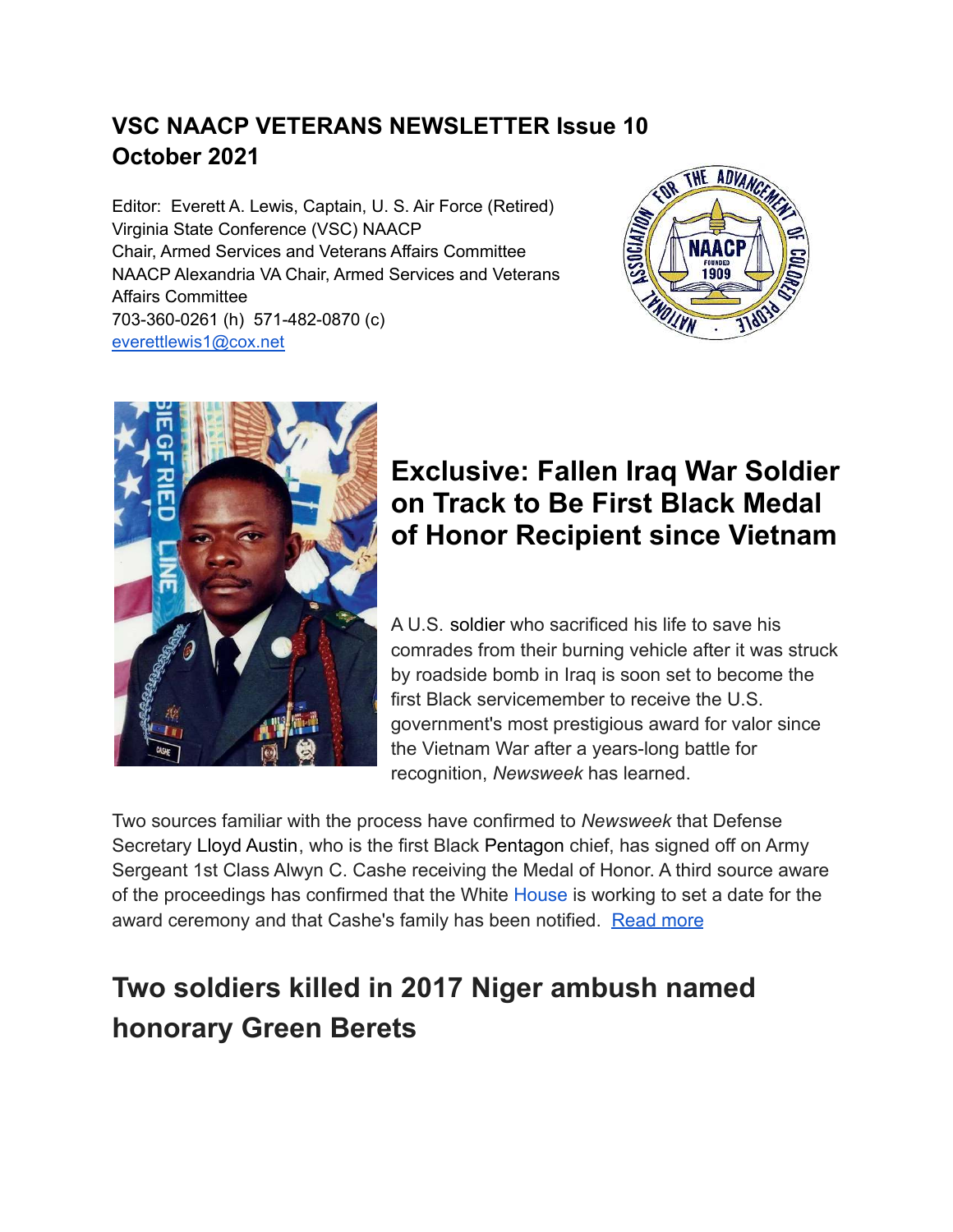

Sgt. La David Johnson Sgt. 1st Class Jeremiah Johnson (U.S. Army )

Two American soldiers who [died in 2017 fighting off Islamic State-affiliated attackers](https://www.stripes.com/theaters/middle_east/4th-american-killed-in-niger-ambush-identified-1.491507) in Niger alongside Special Forces troops have been named honorary Green Berets, Army officials said.

Army Sgt. 1st Class Jeremiah Johnson and Sgt. La David Johnson received the rare honor during a small, private ceremony for their families on July 20 at Fort Bragg, N.C., an Army Special Operations Command spokesperson said in a statement. Both Johnsons, who are not related, had been deployed to Niger on a counterterrorism mission as support personnel with the Fort Bragg-based 3rd Special Forces group when their unit was ambushed near the West African country's border with Mali on Oct. 4, 2017.

The Army will now consider them Green Berets and members of the Special Forces regiment. [Read More](https://www.stripes.com/branches/army/2021-07-22/niger-ambush-soldiers-killed-honorary-green-berets-johnson-2235296.html?utm_source=Stars+and+Stripes+Emails&utm_campaign=37e6e4f60e-Newsletter+-+Weekly&utm_medium=email&utm_term=0_0ab8697a7f-37e6e4f60e-296243673)

# TUSKEGEE AIRMEN INC. AND REDTAIL FLIGHT ACADEMY PARTNER TO SUPPORT UNDERSERVED, ASPIRING AVIATORS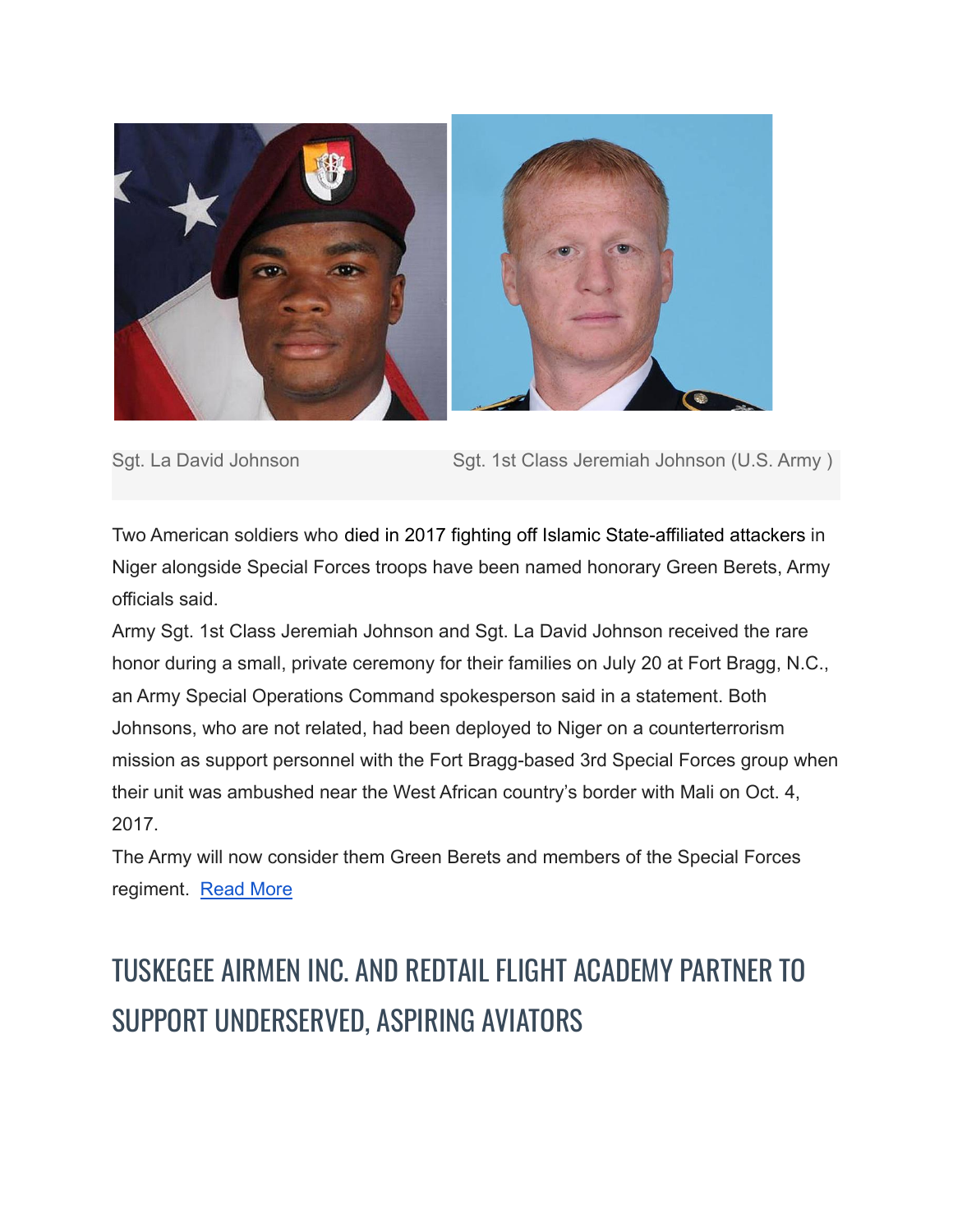

*The RedTail Flight Academy (RFA)is striving to "increase the percentage of minority aviators. The RFA will help develop a pipeline of diverse aviators through a 10-month Part 141 flight training curriculum*

[Imagine](https://www.tuskegee.edu/support-tu/tuskegee-airmen/tuskegee-airmen-facts#:~:text=The%20332nd%20Fighter%20group%20was%20awarded%20the%20Presidential,jet%20fighters%20and%20damaged%20five%20additional%20jet%20fighters) a time when young men eagerly met the challenge of becoming "America's first Black military airmen" by volunteering to do it, although the odds were [stacked](https://www.blackenterprise.com/legacy-flight-academy-pays-homage-to-tuskegee-airmen/) against them.

According to the MIT Black [History](https://www.google.com/search?tbm=isch&q=History) Project's website, [history](https://www.google.com/search?tbm=isch&q=history) unfolded when the "66th Air Force Flying [School](https://www.google.com/search?tbm=isch&q=School) was [opened](https://www.blackhistory.mit.edu/story/tuskegee-airmen) at the historically Black [college](https://www.google.com/search?tbm=isch&q=college) Tuskegee Institute, now known as Tuskegee [University](https://www.google.com/search?tbm=isch&q=University) in Alabama.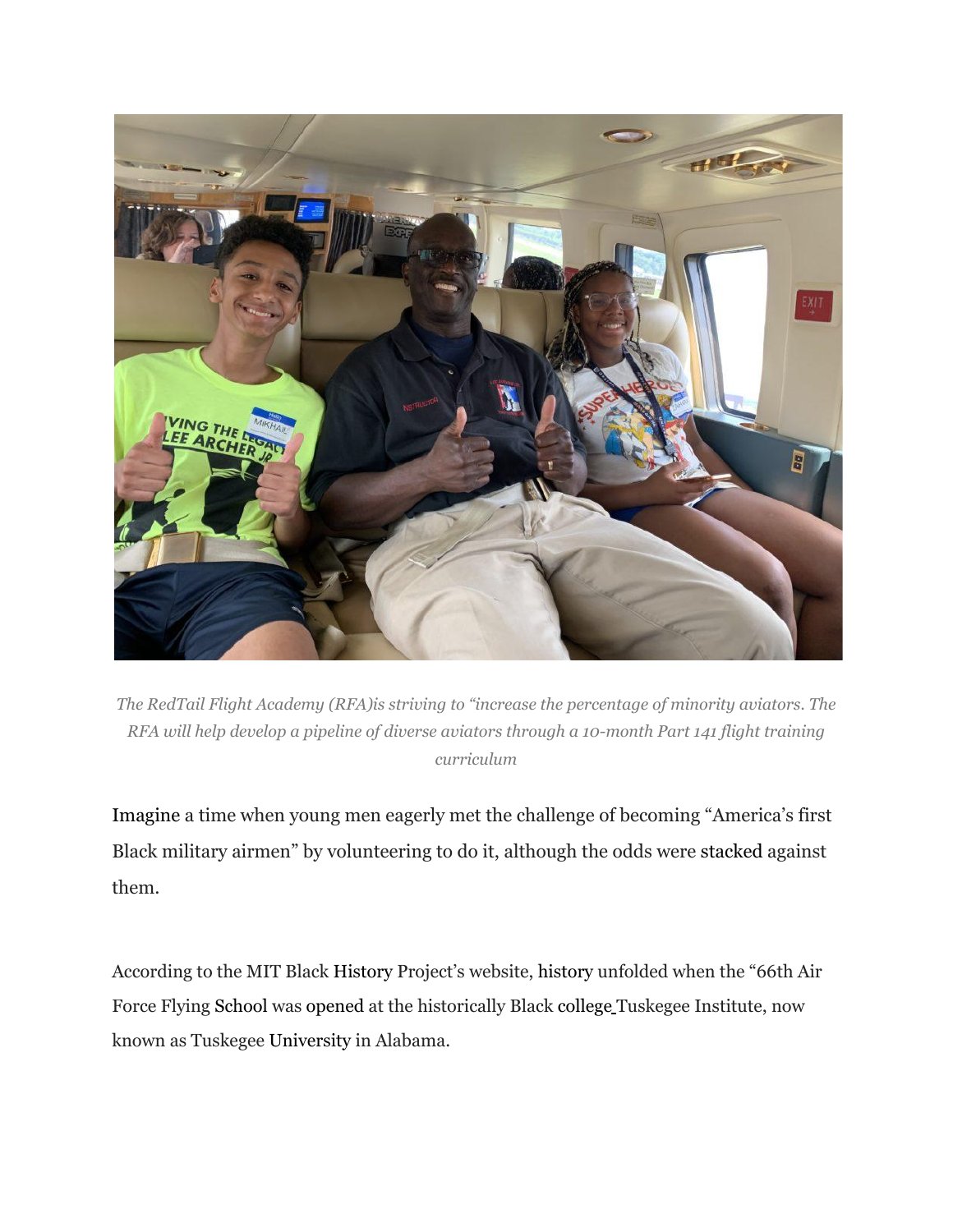The need for more pilots led Tuskegee Airmen Inc. and RedTail Flight Academy to partner to support aspiring aviation professionals from underserved communities.

Tuskegee Airmen Inc. is investing in the next generation of aviators, with the RedTail Flight Academy, by providing six inaugural scholarships for a program. [Read More](https://www.blackenterprise.com/tuskegee-airmen-inc-and-redtail-flight-academy-partner-to-support-underserved-aspiring-aviators/?utm_source=Newsletter&utm_medium=email&utm_campaign=Newsletter%207/23/2021_07/23/2021)



#### **VMI names Wins new superintendent**

Retired U.S. Army Maj. Gen. Cedric T. Wins was named Virginia Military Institute's new superintendent by the VMI Board of Visitors on April 15. Wins, who has served as interim superintendent at VMI since November 2020, is a 1985 graduate of the state-supported military college in Lexington. He is the Institute's 15th superintendent, the first African American to hold the position in the Institute's 181-year old history.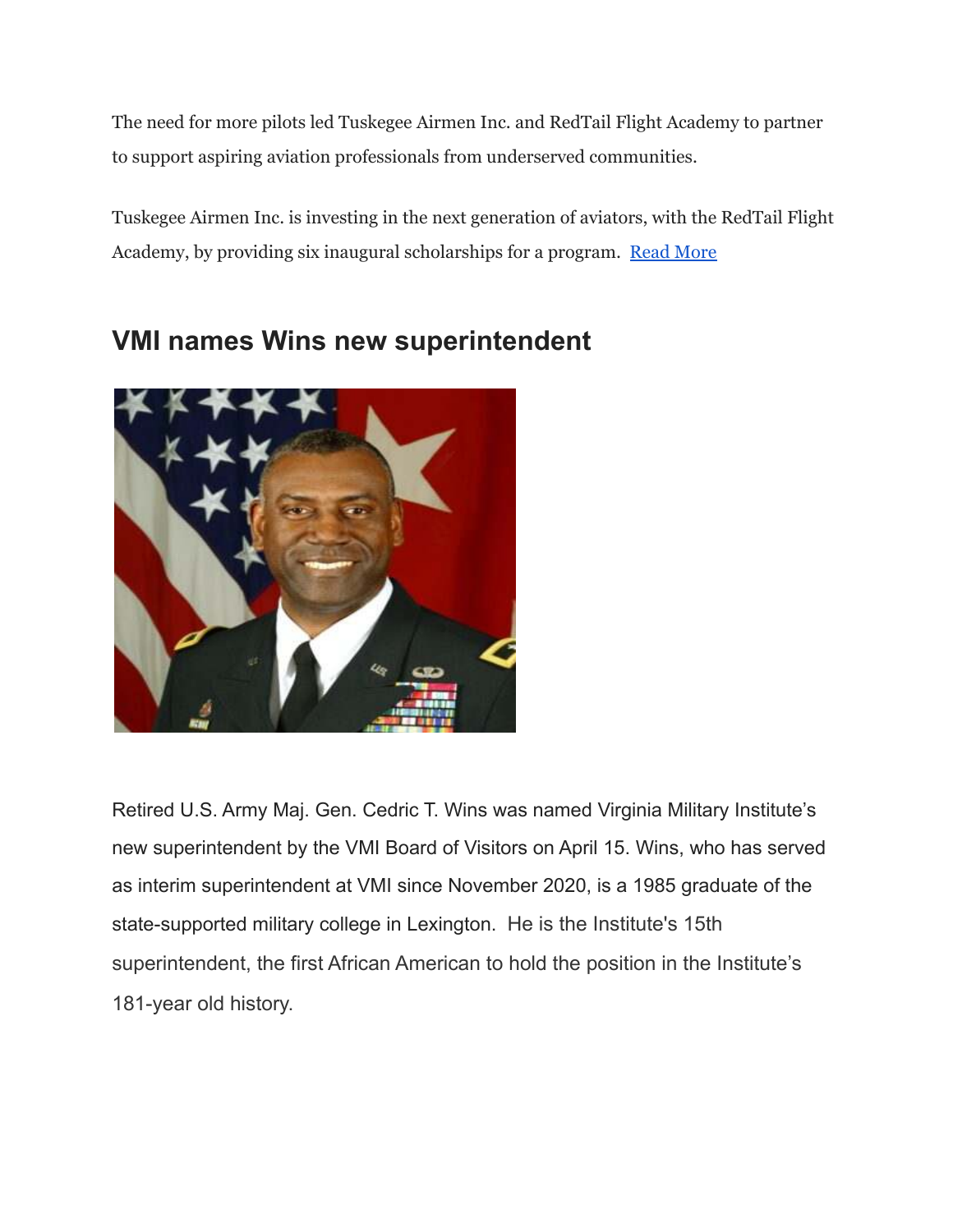Wins' appointment to the post comes after Gov. Ralph Northam announced an independent investigation into allegations of racism at VMI last October, following exposés in The Washington Post and The Roanoke Times. VMI's then-superintendent, retired U.S. Army Gen. J.H. Binford Peay III, resigned following the announced state probe. He had served in the position for 17 years.

According to a news release, Wins spent much of his first three months as interim superintendent assessing VMI's culture, policies and procedures. [Read More](https://www.virginiabusiness.com/article/vmi-names-wins-new-superintendent/)

# **West Point unveiled a statue honoring a group of Black soldiers**



The Buffalo Soldier bronze statue by artist Eddie Dixon was installed at West Point on August 31 and was unveiled in a ceremony on September 10.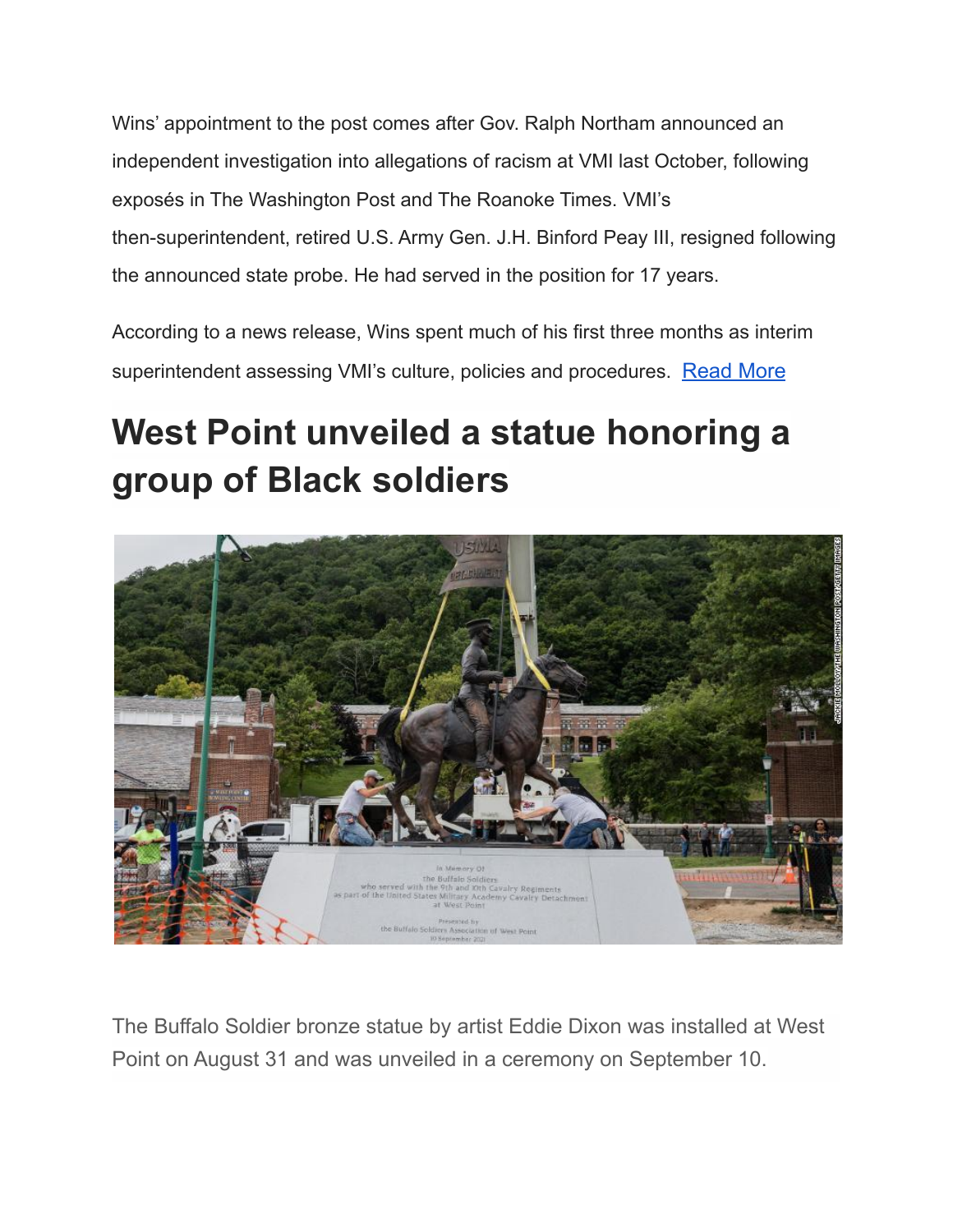The U.S. Military Academy at West Point installed a 2,000-pound bronze statue of Staff Sgt. Sanders H. Matthews Sr., the first outdoor statue of a Black man on the West Point campus, to honor the Buffalo Soldiers who taught horsemanship to white cadets 114 years ago. Matthews founded the Buffalo Soldiers Association of West Point in 2008.

Retired Army Maj. Gen. Fred Gorden, the first Black commandant of cadets at West Point, led the effort to fundraise for the new statue. He [told](https://www.washingtonpost.com/history/2021/08/31/west-point-buffalo-soldiers-statue/) The Washington Post that most people don't know that Buffalo Soldiers served at West Point—much less that they professionalized horsemanship training at the academy immediately upon taking over from an undisciplined, poorly performing white cavalry outfit. "They served … quietly, confidently, skillfully," he said. "They were standard-bearers."

Watch the unveiling on Youtube at [https://www.youtube.com/watch?v=ypZnmBkze0k&ab\\_channel=WestPoint-TheU.S.](https://www.youtube.com/watch?v=ypZnmBkze0k&ab_channel=WestPoint-TheU.S.MilitaryAcademy) [MilitaryAcademy](https://www.youtube.com/watch?v=ypZnmBkze0k&ab_channel=WestPoint-TheU.S.MilitaryAcademy) [Read More](https://eji.org/news/buffalo-soldiers-honored-at-west-point/)

### **VA requires health workers to get vaccinated**

President Joe Biden's administration on July 26 [made vaccines mandatory](https://www.cnn.com/2021/07/26/health/us-coronavirus-monday/index.html) for certain federal workers, a significant shift toward requiring shots as the country endures [another surge in Covid-19 cases.](https://www.cnn.com/2021/07/26/health/covid-19-vaccine-organ-transplant-recipients/index.html)

Biden said physicians working for the Department of Veterans Affairs would be required to receive vaccinations. The agency said the list of workers who will be required to get shots also includes dentists, podiatrists, optometrists, registered nurses and physician assistants. At the time, it applied to about 115,000 medical workers who have until Sept. 20 to show their proof of vaccination.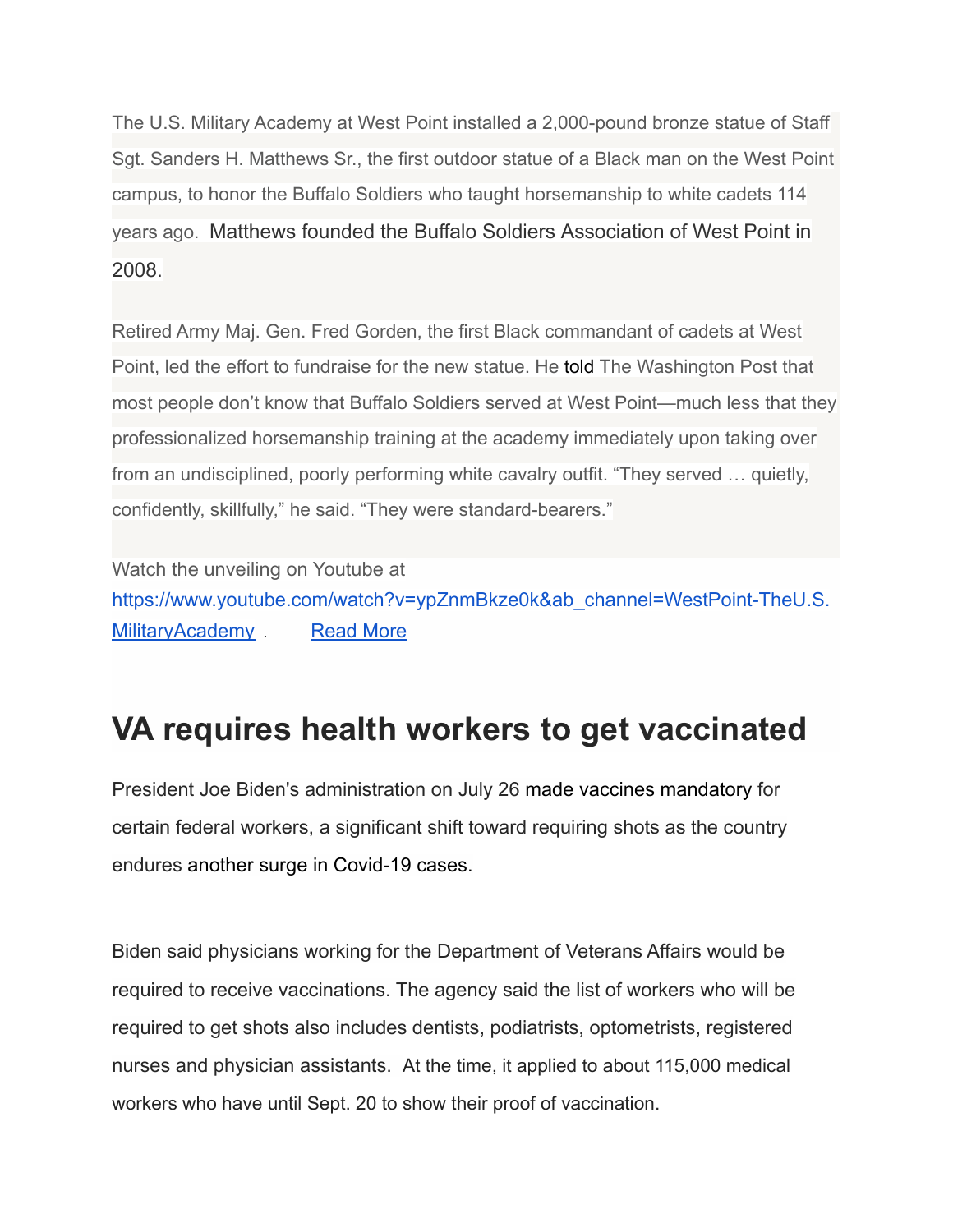While more employees are getting vaccinated, the department is working out a process to discipline and ultimately terminate workers who refuse the vaccines or fail to get an approved exemption. About [380,000 employees are subject to the mandate, and many](https://www.stripes.com/covid/2021-08-12/coronavirus-vaccine-mandate-veterans-affairs-health-care-workers-2532375.html) [face a deadline of Oct. 8](https://www.stripes.com/covid/2021-08-12/coronavirus-vaccine-mandate-veterans-affairs-health-care-workers-2532375.html) to show proof of vaccination. [Read More](https://www.cnn.com/2021/07/26/politics/veterans-affairs-requires-covid-vaccinations/index.html) And [Read More](https://www.stripes.com/veterans/2021-09-15/veterans-affairs-coronavirus-vaccine-employees-mcdonough-mandate-2902761.html)

# **US military branches set deadline for members to be vaccinated against Covid-19**

The US Army will require all active-duty military members to be vaccinated by December 15, 2021, and all National Guard soldiers will be required to be vaccinated by June 30, 2022.

The Army said soldiers who do not comply and do not have a request for exemption pending or approved could face "suspension and relief," could be removed from lists of potential promotions within the Army or could receive reprimands, which can be "career ending," the Army statement said. The punishment for not receiving a vaccine by the deadline varies by a soldier's rank in the Army.

Commanders, command sergeants major, first sergeants and officers, all considered leadership positions in the army, who don't get vaccinated and do not have a request for exemption will "face suspension and relief if they refuse to comply," the statement said.

The US Air Force has also set deadlines for when their personnel will need to be vaccinated. The Air Force will require active-duty military members to be fully vaccinated by November 2, 2021. Air Force National Guard and Air Force Reserve personnel will need to be vaccinated by December 2, 2021, a release from the Air Force said on September 3.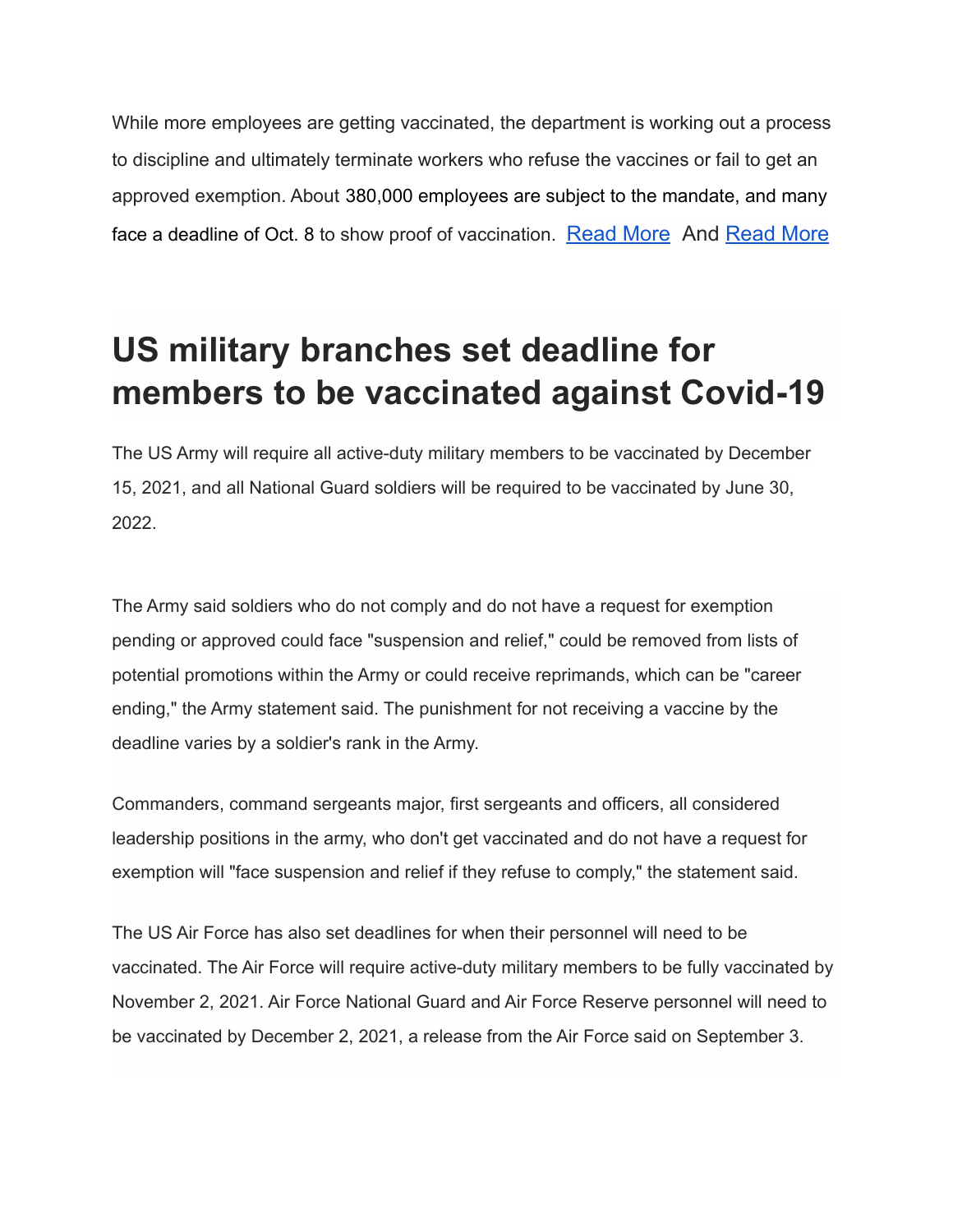The US Navy will require all active-duty service members to be fully vaccinated by November 28, 2021 and all Navy Reserve service members to be vaccinated by December 28, 2021, the Navy said in a release on August 21.

The US Marine Corps active-duty members also must be vaccinated by November 28 and reservists must be vaccinated by December 28, a release from the US Marine Corps said.

#### [Read More](https://www.cnn.com/2021/09/14/politics/us-military-sets-vaccine-dates/index.html)

ALSO - All federal employees must be fully vaccinated by **Nov. 22**, which the Biden administration announced in September.



**LT. COL. Christina Hopper the first African-American fighter pilot to face combat in a major war – representing our country in Iraq.**

**Her military service includes flying over 50 combat missions during the Iraq conflict. She received four Air Medals and the Aerial Achievement Medal for her bravery. The veteran Air Force fighter pilot later**

**entered into the reserves and became a T-38 flight instructor.**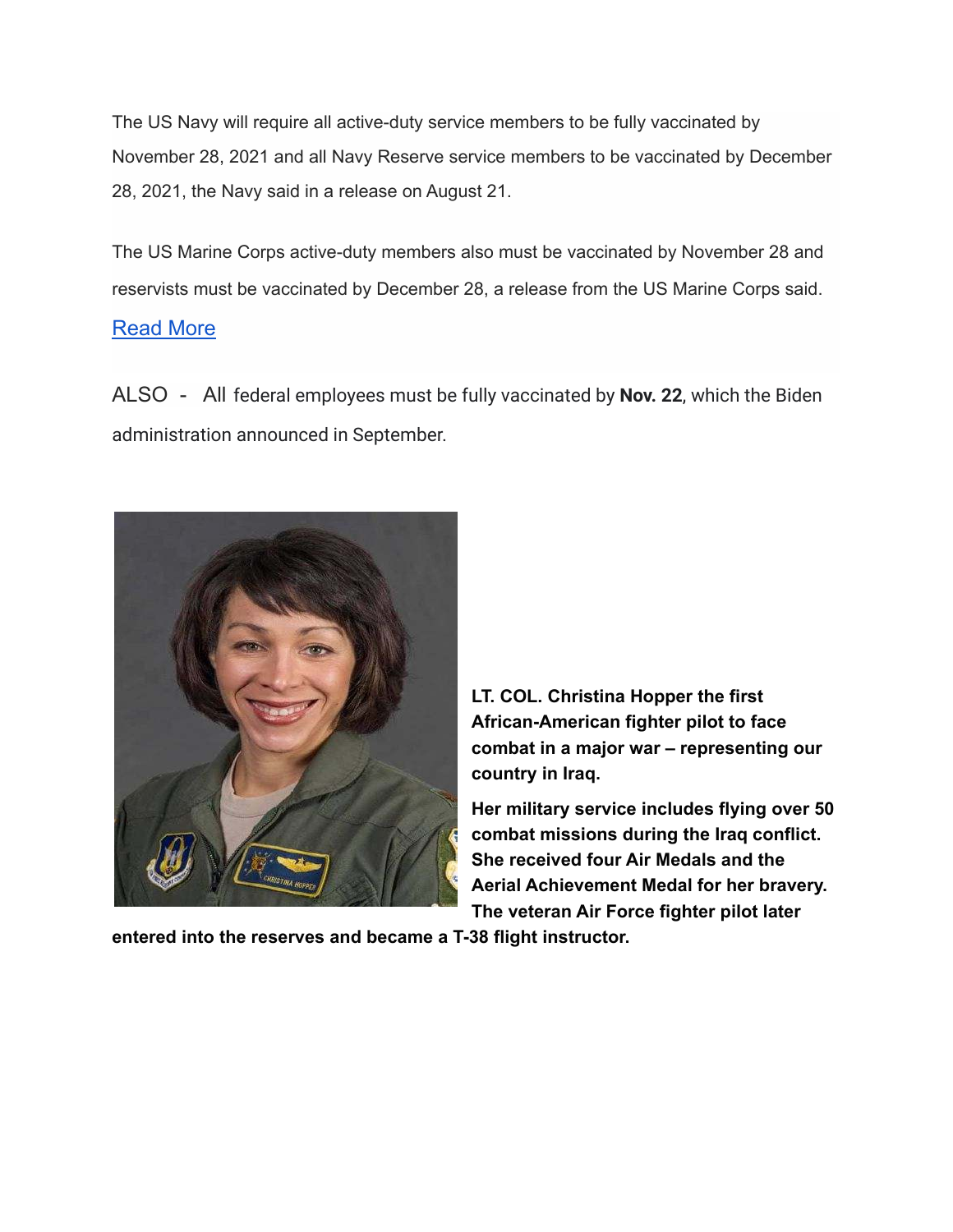### **Oldest US veteran of WWII celebrates his 112th birthday**



New Orleans resident, Lawrence Brooks the oldest living World War II veteran, celebrated his 112th birthday recently on Sept. 12.

Born in Norwood, Louisiana, on Sep. 12, 1909, Brooks has lived in New Orleans since 1929. Drafted in 1940, he was a private in the Army's mostly Black 91st Engineer Battalion, a unit that was stationed in New Guinea and the Philippines and built infrastructure such as bridges, roads and airstrips. He rose to the rank of private first class during the war.

#### The birthday event was organized by the National World War II Museum in New Orleans.

Additionally, the City of New Orleans issued an official proclamation recognizing Brooks' milestone birthday, the museum said.

#### [Read More](https://apnews.com/article/oldest-world-war-ii-veteran-lawrence-brooks-c52e4957963103a906ffcae5519d70b3)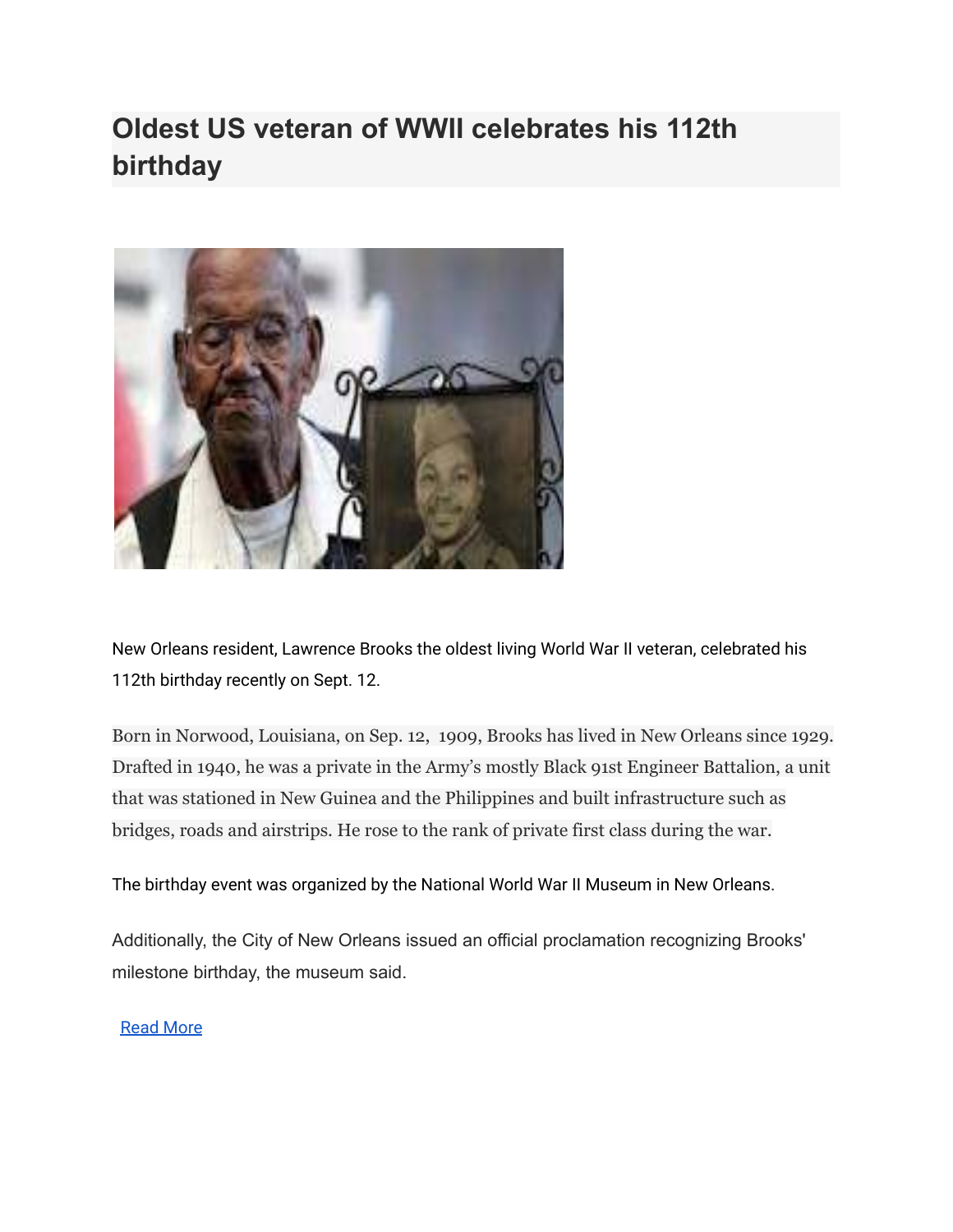### **Newport News Shipbuilding made first cut of steel for carrier USS Doris Miller**



Newport News (Va.) Shipbuilding made its first cut of steel on August 25 for the Navy's newest nuclear aircraft carrier, the first carrier to be named for an African American.

The USS Doris Miller will honor the World War II Navy cook who heroically jumped into action during the Japanese attack on Pearl Harbor in 1941.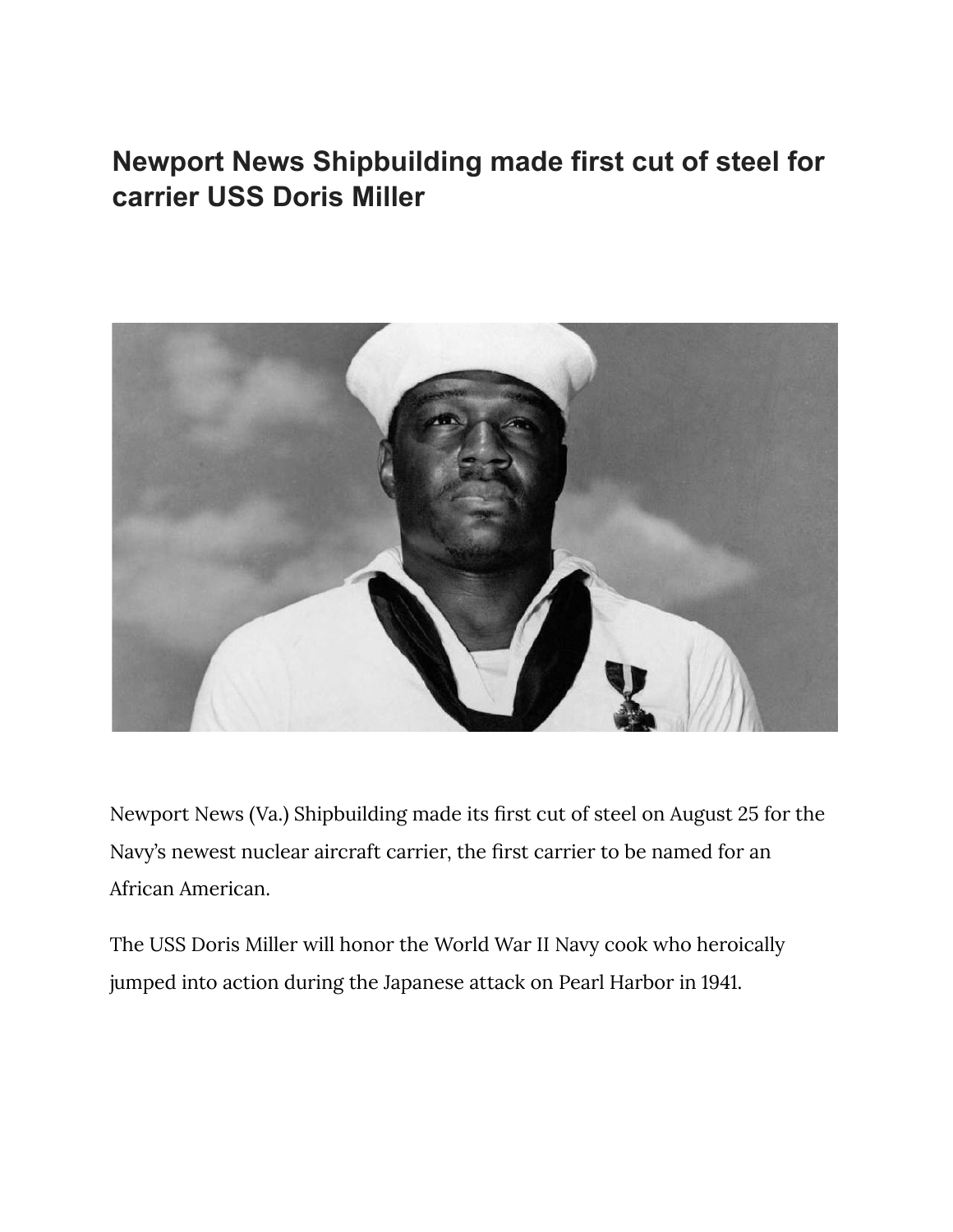Miller helped carry several wounded soldiers and later took control of a .50-caliber anti-aircraft machine gun, firing it until it ran out of bullets despite never having been trained to fire one.

[Read More](https://www.wavy.com/news/local-news/newport-news/newport-news-shipbuilding-to-make-first-cut-of-steel-for-carrier-uss-doris-miller/?nxs_link=big-story_1_title_1&email=4f3afa141c78792485acd330ed82bb27fafe66ab&utm_source=Sailthru&utm_medium=email&utm_campaign=WAVY%20Daily%20News%202021-08-25&utm_term=Daily%20News)

## Renaming of the Army Bases honoring Confederate Generals…



*Colonel Charles Young, Brigadier General Benjamin O. Davis, General Roscoe Robinson, Sr, Brigadier General Hazel W. Johnson, Major General Charles C. Rogers.*

*[The latest National Defense Authorization Act](https://taskandpurpose.com/news/congress-overrides-trumps-veto-of-defense-policy-bill-clearing-the-way-for-troops-to-get-special-pay/) mandated the creation of an [eight-member naming commission](https://taskandpurpose.com/news/congress-military-bases-confederates-names-change/) to determine which bases, ships, buildings, and other Defense Department assets commemorate the Confederate States of America and those who willingly fought against the Union.*

*The commission, which includes Michelle Howard, the highest-ranking African*

*American and woman to command a U.S. Navy ship, has until Oct. 1, 2022 to provide Congress with its recommendations on how to change those names and the defense secretary must implement the commission's plan by Jan. 1, 2024.*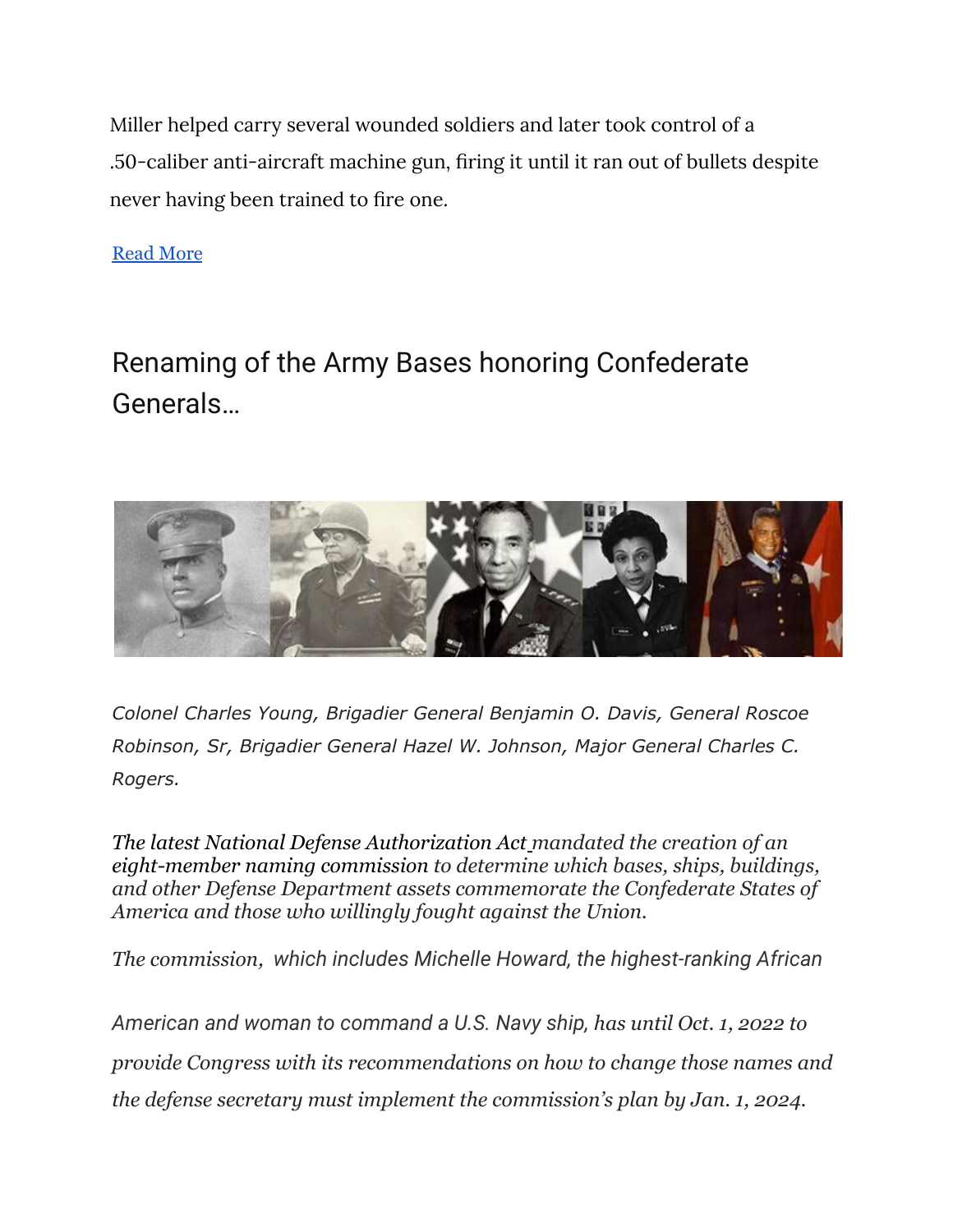

*Charles Blatcher, III, Chairman, National Coalition of Black Veteran Organizations, states "* We welcomed the announcement that the decision was made to change the names of the ten U.S. Army bases *currently honoring Confederate Generals.* The Coalition being involved since 2017 shares the joy and success of the legislative

accomplishment.

We selected names for five of the bases to be renamed. The number was derived because the Black contribution spans the longest period of our nation's history. Black participation also constitutes the largest minority presence in American Military History.

The recommendation we sent forward were the following with the brief histories supporting the choices. Our choices represent the first in United States Army Military History, all are deceased. The latter point is a prerequisite for consideration.

– Colonel Charles Young, First Black Colonel in Army History. Highest ranking Black Officer in the Armed Forces from 1894 to his death in 1922.

– Brigadier General Benjamin O. Davis, Sr, First Black General in US Military History- 1941

– General Roscoe Robinson, First Black Army Four Star General in US Army History – 1984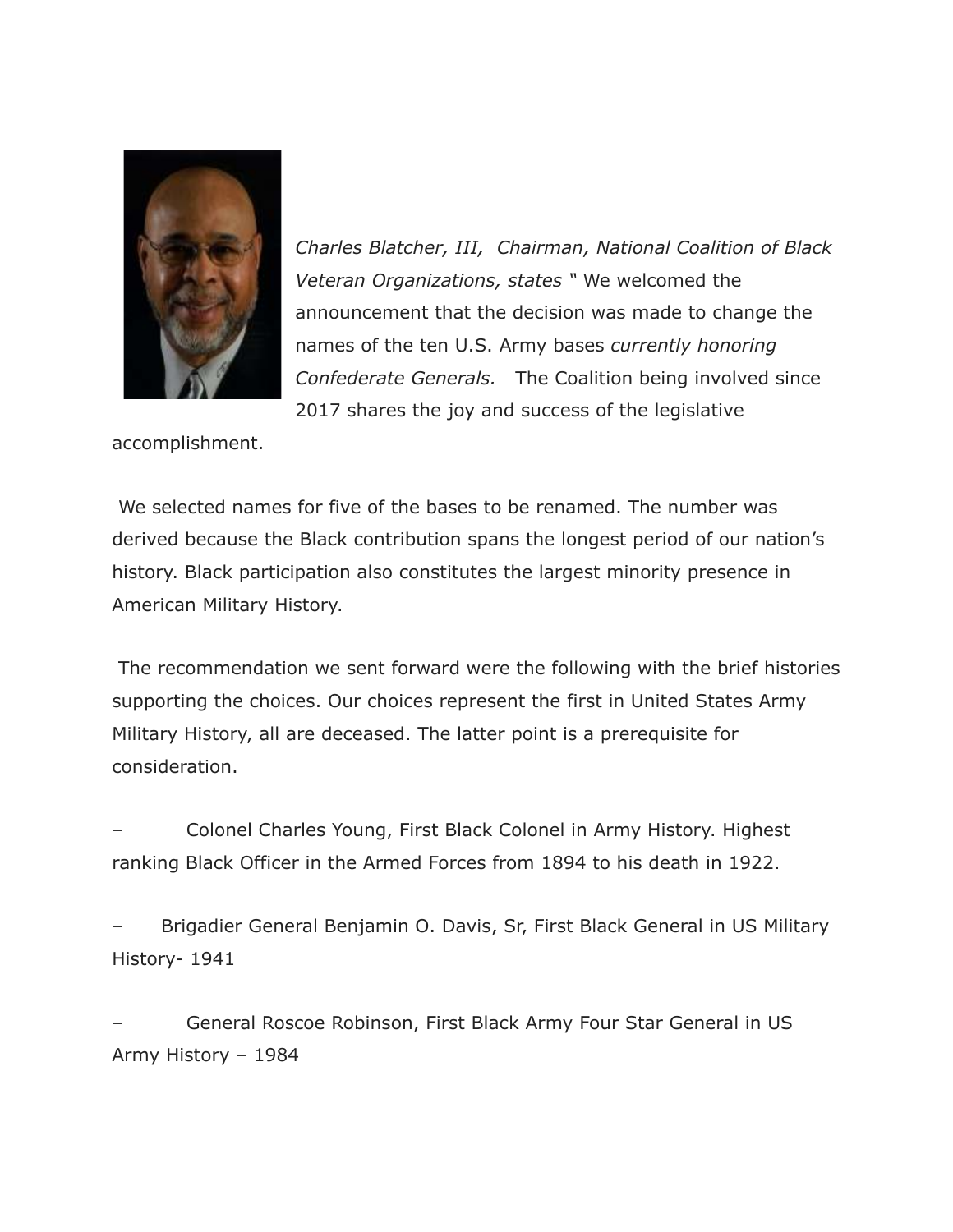– Brigadier General Hazel W. Johnson, First Black Woman General – 1979

– Major General Charles C. Rogers. Only Black General recipient of the Medal of Honor – 1968

A Base named after Brigadier General Hazel Johnson would be especially historic. There has never been a base named neither for a woman nor a Black Soldier." [Read More](https://www.axios.com/commission-renaming-army-bases-makeover-39b8983d-60b8-496b-9e26-78b5de6874bb.html) And Read More

#### **CONTACT**

Elder Edward O DuBose Chair, National NAACP Armed Services and Veterans Affairs Committee National Board of Directors member from Georgia [edubose252@aol.com](mailto:edubose252@aol.com)



Editor, NAACP Alexandria VA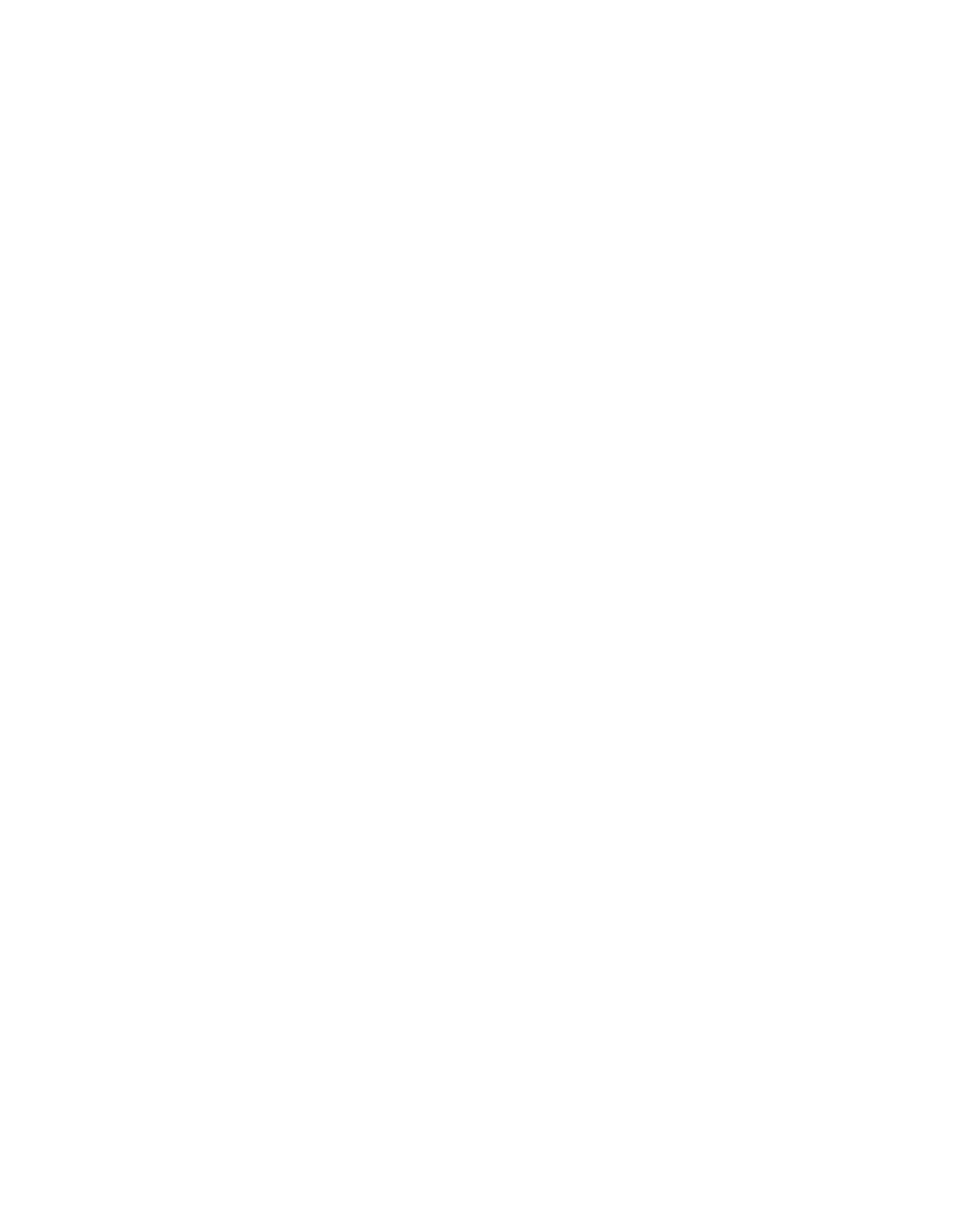## **[Black Military History](http://www.militarytimes.com/military-honor/black-military-history?source=navy-nav/)**

# **Coast Guard honors Black veteran, NFL great Emlen Tunnell**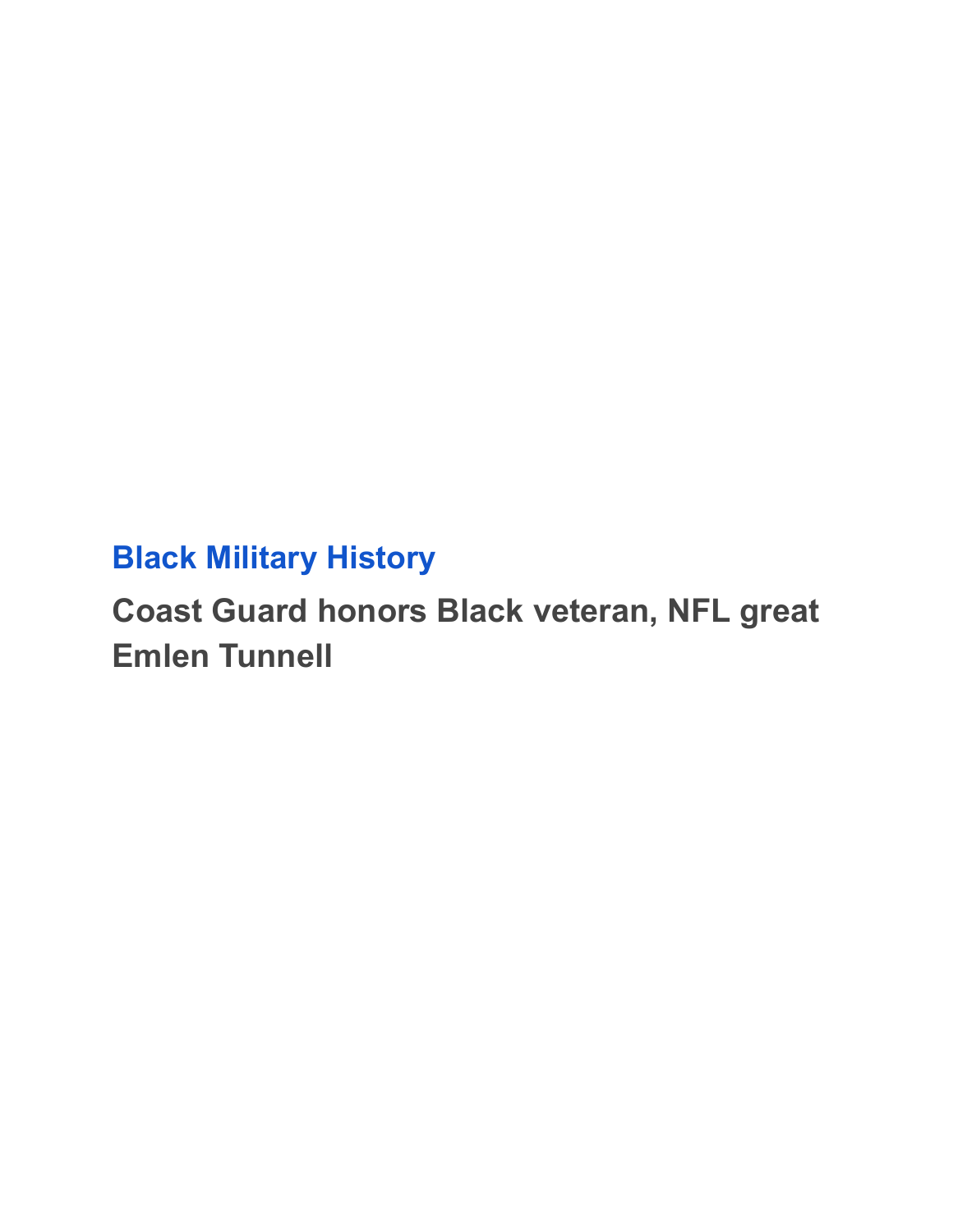

This undated photo provided by United States Coast Guard shows Emlen Tunnell, the first Black player inducted into the Pro Football Hall of Fame. (United States Coast Guard via AP)

Before he became the first Black player inducted into the Pro Football Hall of Fame, Emlen Tunnell served in the Coast Guard during and after World War II, where he was credited with saving the lives of two shipmates in separate incidents.

Now, a Coast Guard cutter and an athletic building on the Coast Guard Academy campus are being named in honor of the former NFL defensive back, who died in 1975, as the service aims to highlight his little-known story and its own efforts to do better when it comes to [race](https://www.navytimes.com/news/your-navy/2018/12/06/coast-guard-pioneer-race-riot-survivor-laid-to-rest/) [and celebrating diversity](https://www.navytimes.com/news/your-navy/2018/12/06/coast-guard-pioneer-race-riot-survivor-laid-to-rest/).

"I think it's important, because you have a teachable moment with young people when you talk about a guy like Emlen Tunnell," Coast Guard Academy football coach C.C. Grant said. "They need to understand what he did, what he went through and what kind of a person he was."